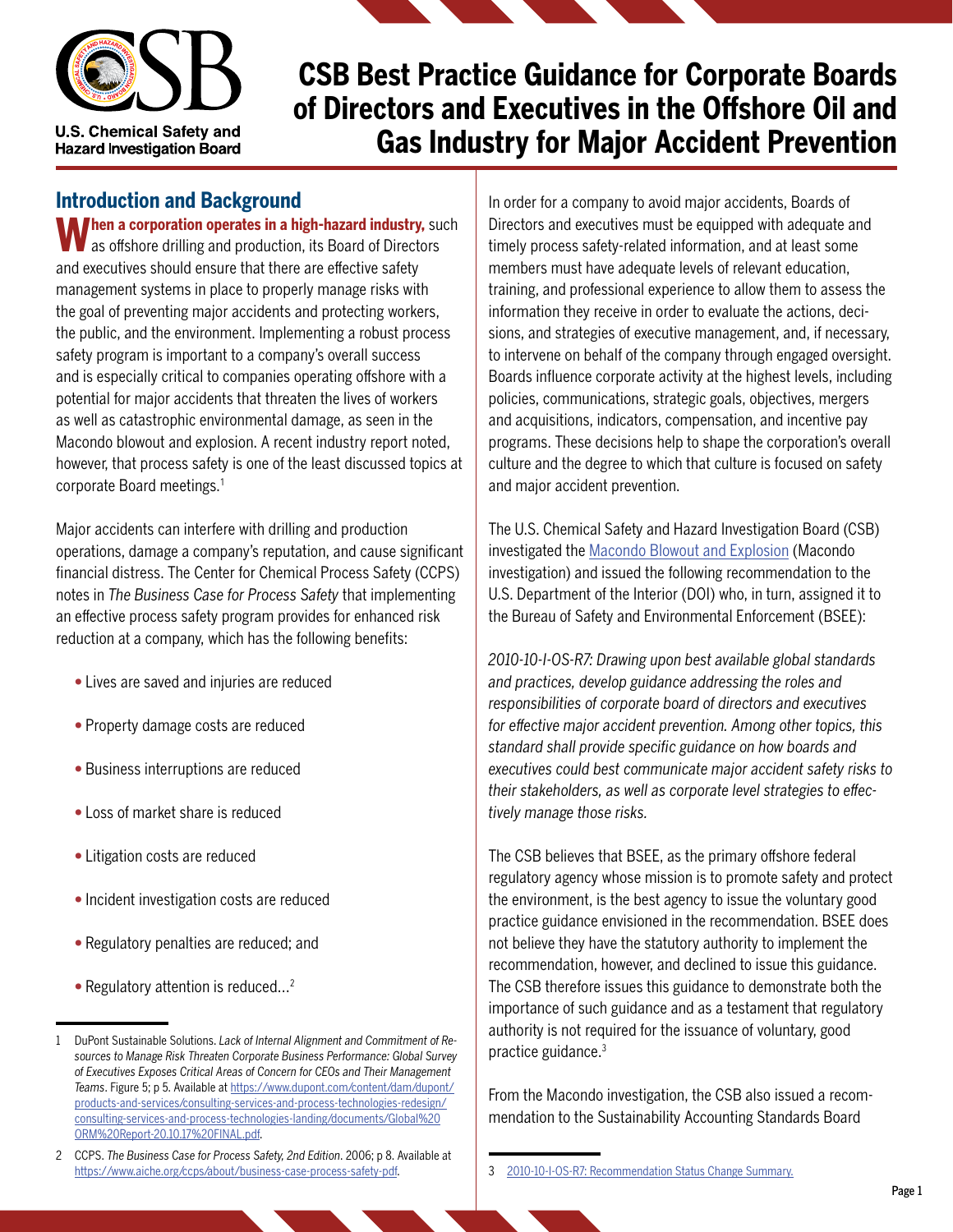

(SASB), intended to help boards of directors of companies engaged in offshore drilling and production, to raise the visibility of process safety and major accident prevention through effective communication of financial and other risk-related information. As explained in Volume 3 of that report, the SASB is:

an independent nonprofit organization whose mission "is to develop and disseminate sustainability accounting standards that help public corporations disclose material, decision-useful information to investors." Part of SASB's mission is to help define materiality of sustainability metrics for determining what information belongs in a company's SEC [Securities and Exchange Commission]-required reports, across numerous industries and sectors. The SASB stated that its work involves "revealing the value of material information about companies' environmental stewardship, social policies and corporate governance," and that its mission is to develop and disseminate sustainability accounting standards that help public corporations disclose material, decision-useful information to investors.<sup>4</sup>

In the recommendation, the CSB asked the SASB to finalize their then-provisional standard, dated June 2014, governing how companies involved in oil and gas exploration and production activities should communicate corporate performance data.<sup>5</sup> The SASB updated the relevant standards in late 2018. By reviewing the new guidance and ensuring a company's SEC-required disclosures and other communications to shareholders, regulators and the public are done effectively, a company's Board of Directors can create a "shared understanding of corporate sustainability performance [that] allows companies and investors to make informed decisions that drive value and improve sustainability outcomes."<sup>6</sup>

## **Board of Directors and Executives Roles and Responsibilities**

The CSB issues the following guidance for Boards of Directors and executives in the offshore oil and gas industry:

Boards of Directors and executives should:

- Ensure that a robust safety management system is in place that integrates internal safety requirements with regulatory requirements to control major accident hazards and that identifies, prevents, and mitigates identified process safety deficiencies.
- Promote a strong process safety culture. Culture is expressed not only in the stated goals, policies, procedures, and practices that a company formally adopts to enhance process safety, but also in the actual commitment by leaders, management, and the workforce to meet those corporate requirements. Ensure that the company periodically conducts formal assessments of its culture and determine whether there is an effective focus placed on process safety. Assessments should explore the willingness to report incidents and near-misses, the effectiveness of workforce participation efforts, and an evaluation of whether organizational policies and procedures effectively reflect actual work practices.
- Consider adopting a corporate philosophy that encourages the use of inherent safety principles or drives major accident risk to As Low As Reasonably Practicable (ALARP) or a similar risk-reduction target.
- Ensure that at least one of the company's directors has the necessary and relevant education, experience, and training to gather, assess, and communicate important process safety-related information.
- Establish a board champion for process safety who initiates discussion at all Board meetings and leads process safety oversight and other initiatives on behalf of the Board, which includes:
	- monthly safety briefings at Board meetings that focus on process safety;
	- real-time updates on process safety incidents that are occurring;

<sup>4</sup> U.S. Chemical Safety and Hazard Investigation Board, Drilling Rig Explosion and Fire at the Macondo Well, Volume 3, p. 224, Report No. 2010-10-I-OS dated April 17, 2016 (internal footnote and citation omitted).

<sup>5</sup> U.S. Chemical Safety and Hazard Investigation Board, Drilling Rig Explosion and Fire at the Macondo Well, CSB 2010-10-I-OS-R9, p. 245, Report No. 2010-10-I-OS dated April 17, 2016.

<sup>6</sup> U.S. Chemical Safety and Hazard Investigation Board, Drilling Rig Explosion and Fire at the Macondo Well, Volume 3, p. 224, footnote 859, Report No. 2010-10-I-OS dated April 17, 2016; see [http://www.sasb.org/sasb/vision-mission/.](http://www.sasb.org/sasb/vision-mission/)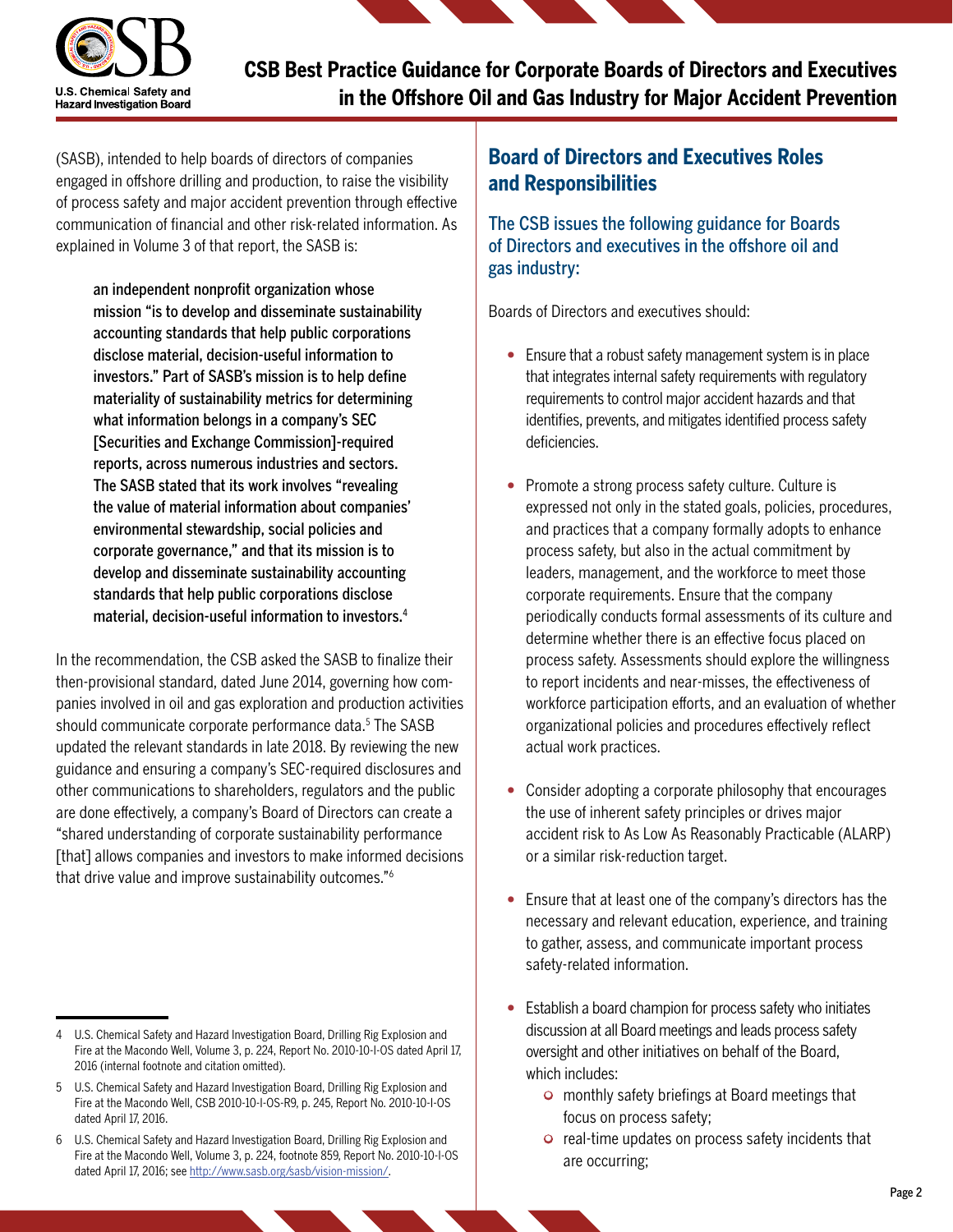

- $\circ$  routine personal site visits that emphasize the importance of process safety; and
- quarterly process safety reviews.
- Develop a process safety policy that is periodically reviewed and revised as necessary and is an integral part of the company's culture, values, and performance standards.
- Ensure the following items are in place:
	- consistent corporate policies;
	- procedures for hazard identification, risk assessment, and controls;
	- clear management structure with established responsibilities;
	- excellent communications with shareholders, regulators, and other stakeholders, as well as timely notifications;
	- established operating procedures, document control measures, and performance indicators;
	- investigations of process safety incidents and near misses, and documentation of findings and corrective actions; and
	- an audit system, management reports and management reviews.
- Communicate process safety policies and their importance as well as the crucial role of workers in risk identification and management.
- Establish strong Board visibility, including site visits, presentations, and board-level training initiatives including health and safety training courses, as well as the creation of company-specific programs with an emphasis on process safety.
- Discuss with the CEO and senior management the state of the entity's enterprise risk management (ERM) and provide effective oversight as needed. Ensure the board as a whole is apprised of the most significant process safety risks, along with actions management is taking and how it is ensuring effective ERM.<sup>7</sup>
- Use effective leading and lagging safety indicators to allow for continual monitoring of the company's performance and implemented policies to ensure they take appropriate actions and achieve anticipated results.
- Institute a cross-industry approach to the learning and sharing of lessons from significant process safety incidents.

## **Effective Communication with Investors, Shareholders, and other Stakeholders**

Good communication by the board and executives helps ensure that shareholders receive critical information to hold management and the board accountable for a company's safety performance. Improved corporate transparency creates an additional layer of safety oversight that comes from the informed self-interest of the corporation's shareholders. Good safety practices and oversight then become self-reinforcing as the company's equity owners continually obtain information needed to monitor the Boards of companies in which they own shares, and the companies' safety performance measures that are being reported. Transparent reporting, therefore, is essential, and as such:

- Annual reports from Boards of Directors to investors and shareholders should provide sufficient information relating to the company's process safety performance.
- Boards should effectively communicate process safety performance in the form of leading and lagging safety indicator data that provide sufficient information concerning the safety of their operations, major hazards and related safety issues, and areas for improvement, not solely personnel safety data. Such leading indicators may include overdue inspections and audits; and
- Annual reports should include detailed sections on topics such as risk factors, process safety and operational risks, and environmental and social responsibility.

enterprise, designed to identify potential events that may affect the entity, and manage those risks to be within its risk appetite, to provide reasonable assurance regarding the achievement of the entity objectives." Committee of Sponsoring Organizations. *Enterprise Risk Management – Integrated Framework, Executive Summary;* September 2004, p 2.

<sup>7</sup> Enterprise risk management is a type of risk assessment and management done by a Board at the macro level. it is the process by which a firm determines the major risks it faces and the risk management strategies to face those risks (e.g., acceptance, mitigation, transfer, elimination). According to the leading ERM framework, designed by the Committee of Sponsoring Organizations of the Treadway Commission (COS), ERM "is a process, effected by an entity's Board of Directors, management and other personnel, applied in strategy settings and across the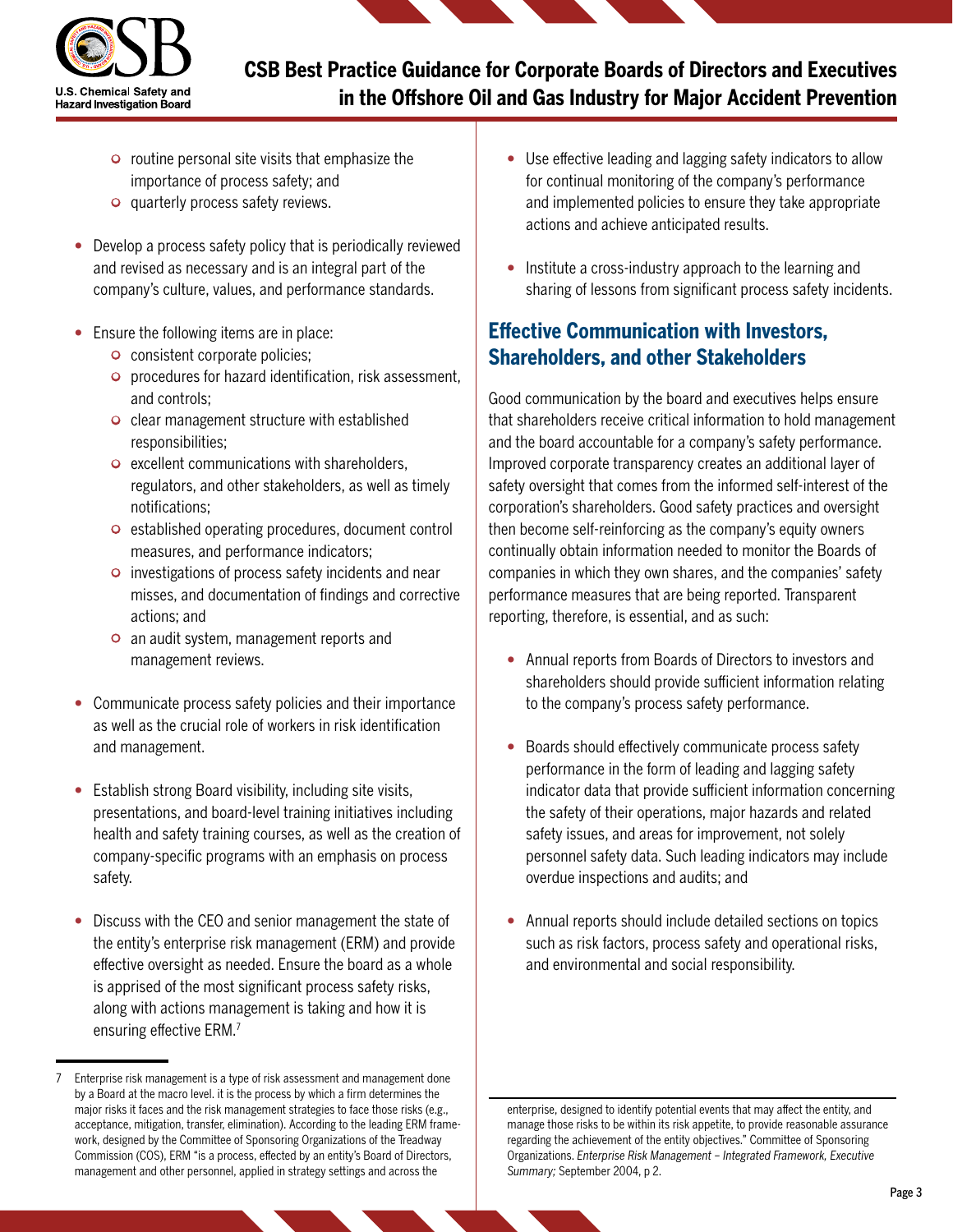

#### **Additional Guidance**

The following section provides additional guidance for company Boards of Directors on establishing strong process safety programs, specifically issued by CCPS, BSEE, the United Kingdom (UK) Health and Safety Executive (HSE), the Organisation for Economic Cooperation and Development (OECD), and the UK Chemical Industries Association.<sup>8</sup>

#### CCPS, The Business Case for Process Safety: Seven steps to achieving business excellence through process safety management:

- 1. Assign personnel who will be accountable either a process safety manager or team – for ensuring excellence in pursuing process safety throughout the corporation – re-evaluate your program's effectiveness, estimate your site's process safety return or investment, and communicate it to the employees and the public
- 2. Adopt a personalized company philosophy of process safety. Use it to establish a management system along the lines of CCPS guidelines and tie it to your company's core values
- 3. Learn more about process safety by reviewing the literature and other references, attending training provided by process safety professionals, and interacting with other companies – networking with them and participating in industry alliances
- 4. Take advantage of the strong synergy process safety has with your other business drivers – total quality management (TQM), regulatory requirements, and the American Chemistry Council's Responsible Care® initiative all share common elements
- 5. Set achievable process safety goals that will support the business case presented here over the next one to five years
- 6. Track your performance versus goals periodically
- 7. Revisit your process safety program and modify it every three to five years as needed.<sup>9</sup>

**BSEE**. Following the April 2010 Macondo incident, BSEE released its *Safety Culture Policy Statement*, announcing expectations "that individuals and organizations performing or overseeing activities regulated by BSEE establish and maintain a positive safety culture commensurate with the significance of their activities and the nature and complexity of their organizations and functions. The following excerpt is taken from Volume 3 of the CSB Macondo Investigation Report.

## **BSEE's Safety Culture Policy Statement**

According to BSEE, the following characteristics "typify a robust safety culture":†

- **1. Leadership Committment to Safety Values and Actions.**  Leaders demonstrate a commitment to safety and environmental stewardship in their decisions and behaviors;
- **2. Hazard Identification and Risk Management.** Issues potentially impacting safety and environmental stewardship are promptly identified, fully evaluated, and promptly addressed or corrected commensurate with their significance;
- **3. Personal Accountability.** All individuals take personal responsibility for process and personal safety, as well as environmental stewardship;
- **4. Work Processes.** The process of planning and controlling work activities is implemented so that safety and environmental stewardship are maintained while ensuring the correct equipment for the correct work;
- **5. Continuous Improvement.** Opportunities to learn about ways to ensure safety and environmental stewardship are sought out and implemented;
- **6. Environmental for Raising Concerns.** A work environment is maintained where personnel feel free to raise safety and environmental concerns without fear of retaliation, intimidation, harrassment, or discrimination;
- **7. Effective Safety and Environmental Communication.**  Communications maintain a focus on safety and environmental stewardship.
- **8. Respectful Work Environment.** Trust and respect permeate the organization with a focus on teamwork and collaboration; and
- **9. Inquiring Attitude.** Individuals avoid complacency and continuously consider and review existing conditions and activities in order to identify discrepancies that might result in error or inappropriate action.

† BSEE, Safety Culture Policy Staement, [http://www.bsee.gov/Safety/Safety-](http://www.bsee.gov/Safety/Safety-Culture-Policy/)[Culture-Policy/](http://www.bsee.gov/Safety/Safety-Culture-Policy/) (accessed October 7, 2015).

<sup>8</sup> The Chemical Industries Association includes primarily chemical and pharmaceutical companies, as well as some drilling services and petrochemical companies, [http://www.cia.org.uk/AboutUs/AboutCIA.aspx.](http://www.cia.org.uk/AboutUs/AboutCIA.aspx)

<sup>9</sup> CCPS. *The Business Case for Process Safety, 2nd Edition*. 2006; p 13. Available at <https://www.aiche.org/ccps/about/business-case-process-safety-pdf>.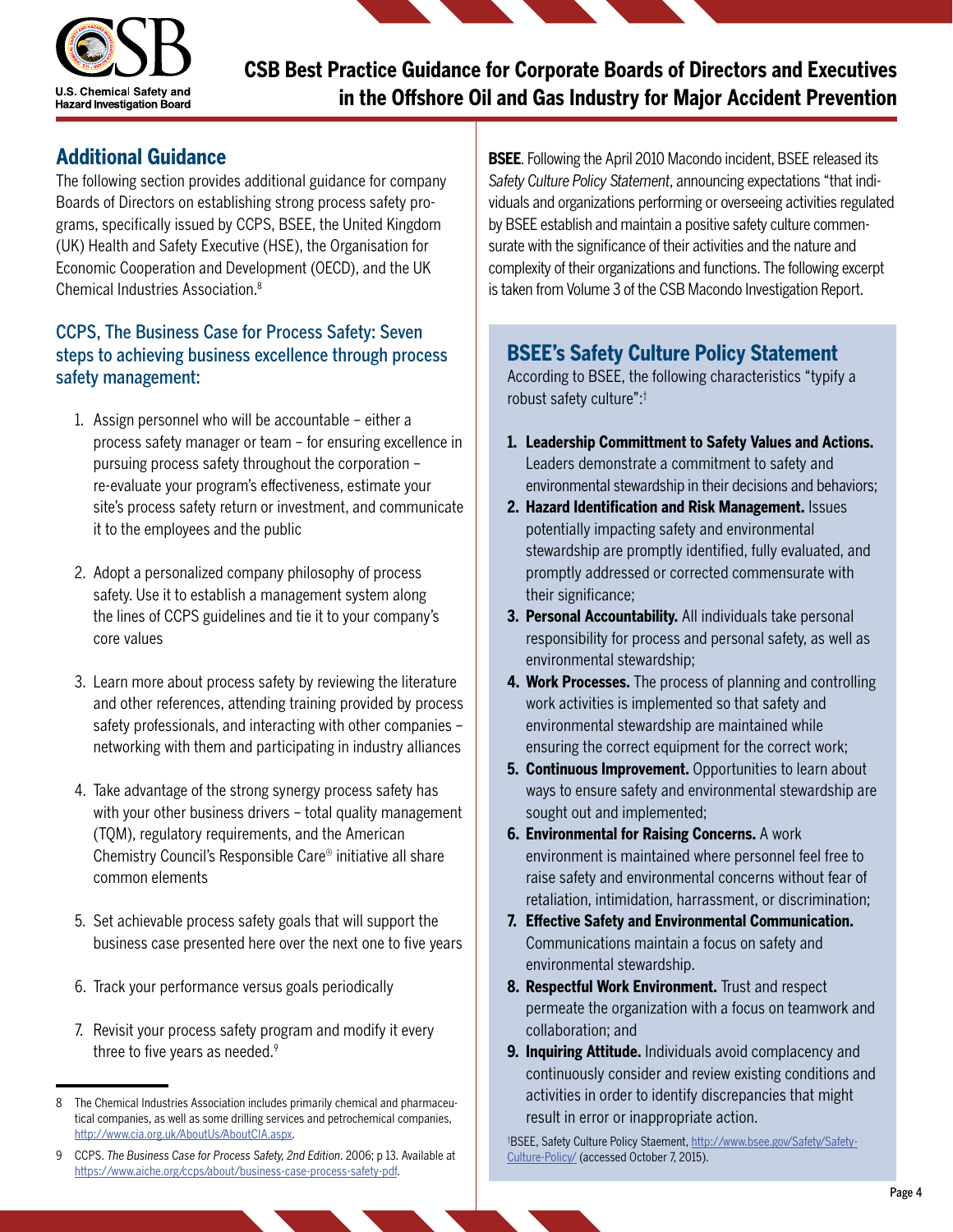

# **The United Kingdom (UK) Health and Safety Executive (HSE)**

The UK HSE,<sup>10</sup> a government agency responsible for the encouragement, regulation and enforcement of workplace health, safety and welfare, and for research into occupational risks, published guidance in 2013 on effective leadership of health and safety designed for use by all directors, governors, trustees, and officers in the private and public sectors. The guidance, entitled *Leading health and safety at work*11 notes that failure to include health and safety as a key business risk in board decision-making can have catastrophic results. Among other topics, the guidance document lists the following essential principles with respect to expectations for board leadership and related activities in the areas of health, safety, sustainability and environmental protection:

- 1. Strong and active leadership from the top: visible, active commitment from the board; establishing effective 'downward' communication systems and management structures; integrating of good health and safety management with business decisions.
- 2. Worker involvement through engagement of the workforce in the promotion and achievement of safe and healthy conditions.
- 3. Assessment and review: identifying and managing health and safety risks; accessing (and following) competent advice; and monitoring, reporting and reviewing performance.

The guidance also sets out a formal agenda for embedding what the UK HSE describes as essential health and safety principles; a summary of legal liabilities; a checklist of key questions for leaders; and a list of resources and references for implementing the guidance.

The UK HSE's stated agenda consists of:

- Core actions for boards and individual board members that relate directly to the legal duties of an organization. These actions are intended to set a standard;
- Guidelines that set out ways to give these core actions practical effect. These guidelines provide ideas on how you might achieve the core actions; and
- Case studies selected to be relevant to most sectors and illustrative of the guidance in action.

The guidance also states that the board should set the direction for effective health and safety management. Board members must establish a health and safety policy that is much more than a document – it should be an integral part of an organization's culture, its values, and its performance standards. All board members should take the lead in ensuring the communication of health and safety responsibilities and benefits throughout the organization. Executive directors must develop policies to avoid health and safety problems and must respond quickly where difficulties arise to prevent new risks from being introduced. Finally, health and safety should appear regularly on the agenda for board meetings. In meeting these responsibilities, Boards of Directors and Executives can drive health and safety initiatives for the benefit of the company, ensuring good performance in these areas correlate with good business, and creating "significant opportunities" for enhanced overall corporate performance.

#### The Organisation for Economic Cooperation and Development (OECD)

The OECD is an intergovernmental organization with representatives from 34 industrialized countries in North and South America (including the United States), Europe, and the Asia and Pacific region. The OECD uses the information gleaned from its membership on a broad range of topics to help governments foster prosperity and fight poverty through economic growth and financial stability with a focus on the environmental implications of economic and social development. In June 2012, through its "Environment, Health and Safety Chemical Accidents Program," the OECD published the guidance *Corporate Governance for Process Safety: Guidance for Senior Leaders in High Hazard Industries*. The OECD stated that "Good process safety management needs the active involvement of senior leaders, and it is important that they are visible within their organization, because of the influence

<sup>10</sup> According to UK HSE, the agency's mission states: "With roots stretching back to 1833 the modern HSE is an independent regulator with over forty years' experience helping Great Britain work well. Using world leading science we have helped protect millions of people from devastating injury and suffering. . . We concentrate on the most serious risks. We target industries with the greatest hazards, and sectors with the worst risk management record." <http://www.hse.gov.uk/aboutus/hse-story.htm> Among its many industry sectors, the UK HSE serves, in part, as Britain's offshore regulator, overseeing offshore oil and gas drilling and production through its Energy Division.<http://www.hse.gov.uk/offshore/index.htm>.

<sup>11</sup> Institute of Directors, Health and Safety Executive. *Leading health and safety at work: Actions for directors, board members, business owners, and organisations of all sizes*; INDG417(rev1) June 2013. <http://www.hse.gov.uk/pubns/indg417.pdf>.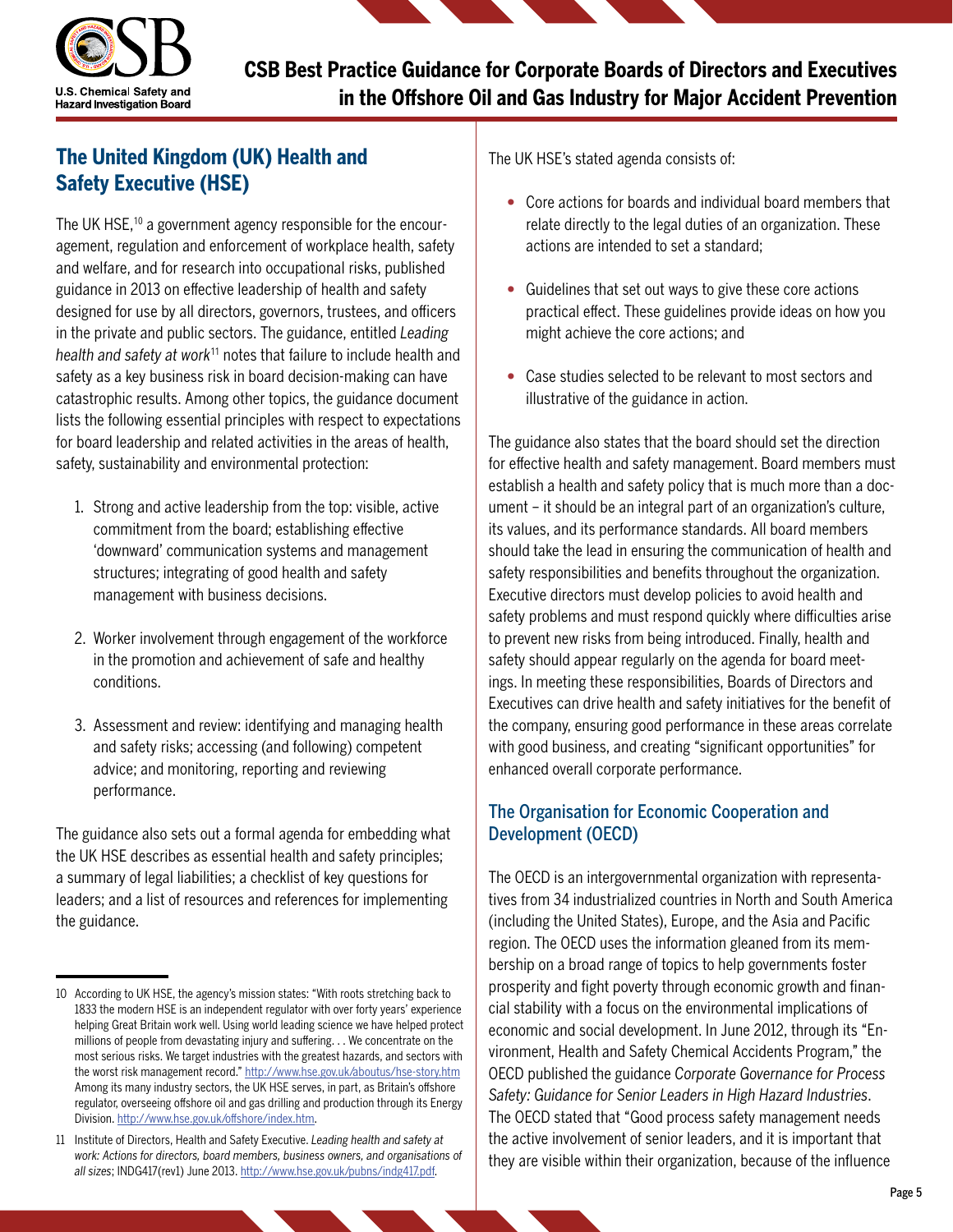

they have on the overall safety and organizational culture."12 The document outlines a business case in favor of effective process safety management and major accident prevention, and asserts that a growing tide of social responsibility is emerging around the globe, and that regulators, shareholders of companies in high-hazard industries, and citizens alike are all expecting more of business leaders in the modern business environment.13 Corporate leaders are expected to manage the risks posed by their businesses alongside other critical factors within their businesses, with severe consequences for the failure to do so.<sup>14</sup>

#### The Chemical Industries Association

The Chemical Industries Association,<sup>15</sup> a trade association representing and advising chemical and pharmaceutical companies located across the UK, has also created guidance for boards of directors in effective process safety leadership within the UK's chemical industry. This guidance includes establishing:

- A Board champion for process safety, ensuring discussions at all Board meetings to review performance and set priorities;
- Communication of safety policies, stressing the importance set by the board and the role of individuals at all levels in protecting against major hazards;
- Visibility of Board-level management (e.g., visiting control rooms, making presentations on major hazard risks, etc.);
- Use of effective leading and lagging safety performance indicators aimed at major accident prevention to allow board-level monitoring;
- Board-endorsed formalized process safety improvements plan for ensuring continuous improvement; and
- Outward-looking approaches taken by the company, and the Board itself, including a cross-industry approach to learning and sharing the lessons from incidents.<sup>16</sup>

### **Additional Resources and Guidance on Board of Directors' Role in Process Safety Management and Major Accident Prevention**

At the time the CSB's Macondo investigation report was published, the following resources were available to guide boards of directors engaged with companies:

Chemical Industries Association. *Best Practices Guide: Process Safety Leadership in the Chemicals Industry*; Chemical Industries Association: London, 2008, in Ellis, G. Process Safety Begins in the Board Room. *Chemical Processing*, March 21, 2013, [http://www.chemicalprocessing.com/articles/2013/](http://www.chemicalprocessing.com/articles/2013/process-safety-begins-in-the-board-room/?show=all) [process-safety-begins-in-the-board-room/?show=all.](http://www.chemicalprocessing.com/articles/2013/process-safety-begins-in-the-board-room/?show=all)

Committee of Sponsoring Organizations. *Effective Enterprise Risk Oversight: The Role of the Board of Directors*; 2009.

Eves, D.; Gummer, J. *Questioning Performance: Essential Guide to Health, Safety and the Environment*; IOSH Services Ltd: Wigston, United Kingdom, 2011.

Hackitt, Judith. *Why Corporate Governance and Why Now?*, Conference on Corporate Governance for Process Safety, Paris, France, June 14-15, 2012. [http://www.hse.gov.uk/aboutus/](http://www.hse.gov.uk/aboutus/speeches/transcripts/hackitt140612.htm) [speeches/transcripts/hackitt140612.htm](http://www.hse.gov.uk/aboutus/speeches/transcripts/hackitt140612.htm).

Hopkins, Andrew. *Failure to Learn – The BP Texas City Refinery Disaster*; CCH Australia Limited; 2009.

<sup>12</sup> Organisation for Economic Cooperation and Development (OECD). Corporate Governance for Process Safety: OECD Guidance for Senior Leaders in High Hazard Industries; June, 2012; p 9. [http://www.oecd.org/chemicalsafety/chemical-ac](http://www.oecd.org/chemicalsafety/chemical-accidents/corporate%20governance%20for%20process%20safetycolour%20cover.pdf)[cidents/corporate%20governance%20for%20process%20safetycolour%20](http://www.oecd.org/chemicalsafety/chemical-accidents/corporate%20governance%20for%20process%20safetycolour%20cover.pdf) [cover.pdf.](http://www.oecd.org/chemicalsafety/chemical-accidents/corporate%20governance%20for%20process%20safetycolour%20cover.pdf) Note, some existing guidance is unclear whether a term like "senior leadership" includes the board of directors (including independent directors), or is limited to the executive leadership team, or others further down the management chain. Many best practices in this area apply equally well to all levels of leadership, and some are more particularized; however, it is clear that as one considers the corporate hierarchy, the higher the level of leadership, the more appropriate it becomes to apply a higher scope of duties.

<sup>13</sup> OECD. *Corporate Governance for Process Safety: OECD Guidance for Senior Leaders in High Hazard Industrie*s; June, 2012; pp 8-9. [http://www.oecd.org/chem](http://www.oecd.org/chemicalsafety/chemical-accidents/corporate%20governance%20for%20process%20safetycolour%20cover.pdf)[icalsafety/chemical-accidents/corporate%20governance%20for%20process%20](http://www.oecd.org/chemicalsafety/chemical-accidents/corporate%20governance%20for%20process%20safetycolour%20cover.pdf) [safetycolour%20cover.pdf.](http://www.oecd.org/chemicalsafety/chemical-accidents/corporate%20governance%20for%20process%20safetycolour%20cover.pdf)

<sup>14</sup> BP Plc., CEO Bob Dudley recently likened the Macondo blowout to a near-death experience, "Sometimes it takes a near death experience to radically change a company;" US Gulf oil spill nearly ruined BP, says chief Bob Dudley. BBC News, January 2, 2016, <http://www.bbc.com/news/uk-35210450>.

<sup>15</sup> The Chemical Industries Association includes primarily chemical and pharmaceutical companies, as well as some drilling services and petrochemical companies, [http://www.cia.org.uk/AboutUs/AboutCIA.aspx.](http://www.cia.org.uk/AboutUs/AboutCIA.aspx)

<sup>16</sup> Chemical Industries Association. *Best Practice Guide: Process Safety Leadership in the Chemicals Industry*; Chemical Industries Association: London, 2008, in Ellis, G. Process Safety Begins in the Board Room. Chemical Processing, March 21, 2013, [http://www.chemicalprocessing.com/articles/2013/process-safety-begins-in-the](http://www.chemicalprocessing.com/articles/2013/process-safety-begins-in-theboard-room/?show=all)[board-room/?show=all.](http://www.chemicalprocessing.com/articles/2013/process-safety-begins-in-theboard-room/?show=all)